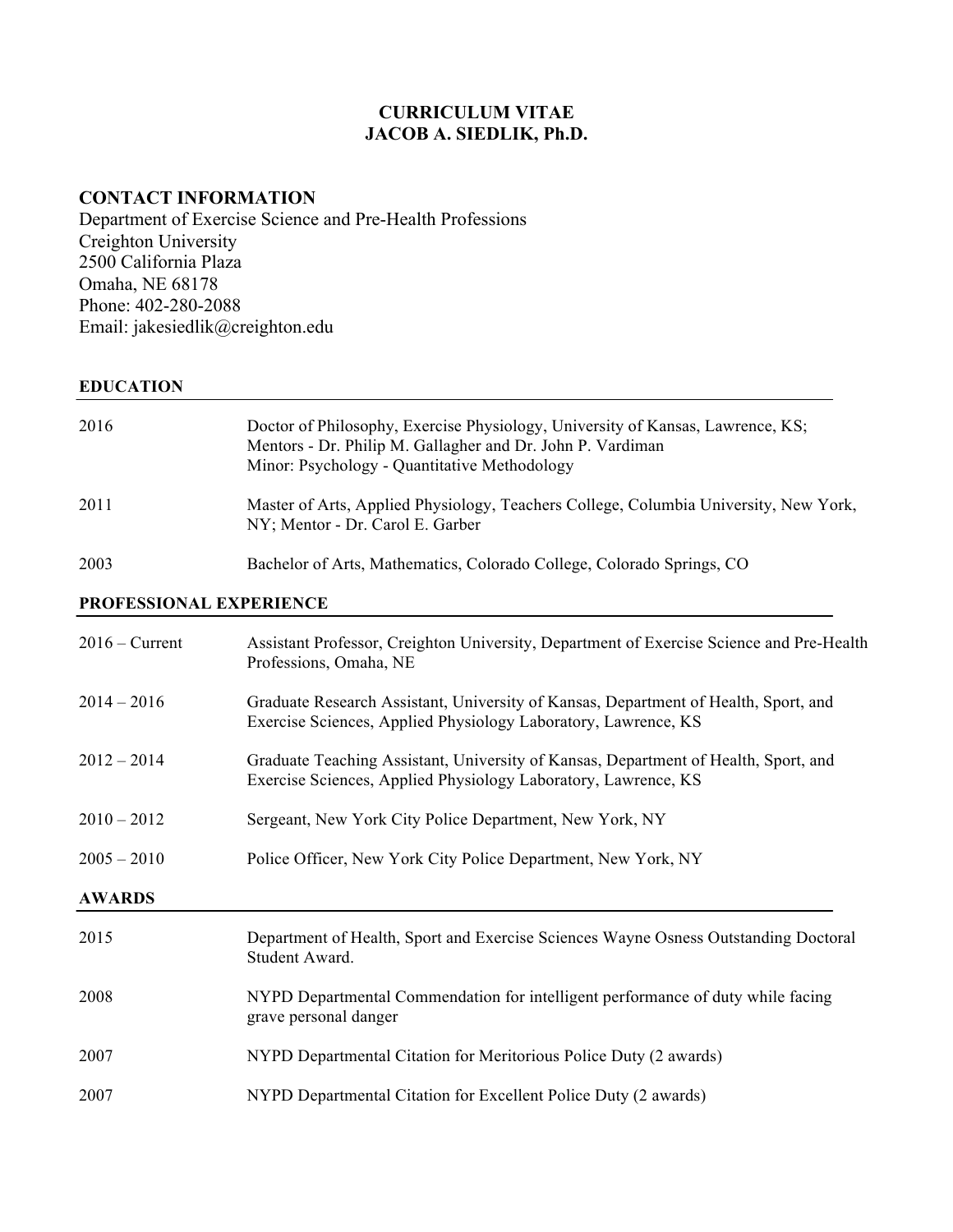## **RESEARCH FUNDING**

| 2015 | Siedlik, J. Doctoral Student Research Fund. University of Kansas, Lawrence, KS, 2015. \$2000<br>requested, \$2000 awarded.<br>T cell activation and functionality following a delayed isolation protocol.                                                                                                                                                                              |
|------|----------------------------------------------------------------------------------------------------------------------------------------------------------------------------------------------------------------------------------------------------------------------------------------------------------------------------------------------------------------------------------------|
| 2015 | Vardiman J.P., Principal Investigator, Siedlik J., Graduate Student Co-investigator.<br>Office of Naval Research (ONR), 2015. \$371,000 requested, \$371,000 awarded. University of<br>Kansas.<br><i>Expansion Proposal:</i> Establishing Optimal Training Intervals for the Marine Corps Martial<br>Arts Program (MCMAP) for Improvement in Physical Performance and Warrior Mindset. |
| 2014 | Siedlik, J. Doctoral Student Research Fund. University of Kansas, Lawrence, KS, 2014. \$1500<br>requested, \$1500 awarded.<br>Peripheral cytokine response to an acute dual-stress challenge.                                                                                                                                                                                          |
| 2014 | Vardiman J.P., Principal Investigator, Siedlik J., Graduate Student Co-investigator.<br>Office of Naval Research (ONR), 2014. \$711,519 requested, \$711,519 awarded. University of<br>Kansas.<br>Establishing Optimal Training Intervals for the Marine Corps Martial Arts Program<br>(MCMAP) for Improvement in Physical Performance and Warrior Mindset.                            |
| 2002 | Siedlik, J. Robert Lewis Prize in Philosophy. Colorado College, Colorado Springs, CO, 2002 –<br>2003. \$500 awarded.<br>Defining the Concept of Space Using Modern Philosophy and Physics.                                                                                                                                                                                             |

## **PROFESSIONAL AFFILIATIONS**

| $2016 -$ Current | American Association of Immunologists                                                                      |
|------------------|------------------------------------------------------------------------------------------------------------|
| $2014 - 2016$    | Vice President, Department of Health, Sport and Exercise Science Graduate Student<br>Organization          |
| $2012 -$ Current | Greater Kansas City Chapter American Red Cross, Instructor Adult and Pediatric<br><b>CPR/AED/First Aid</b> |
| $2012 -$ Current | Central States American College of Sports Medicine                                                         |
| $2012$ – Current | <b>American Physiological Society</b>                                                                      |
| $2010 -$ Current | National Strength and Conditioning Association, Certified Strength & Conditioning<br>Specialist (CSCS)     |
| $2010 -$ Current | American College of Sports Medicine                                                                        |

# **TEACHING AND INSTRUCTIONAL ACTIVITIES**

| $2016 -$ Current | <b>Exercise Physiology</b> |
|------------------|----------------------------|
|------------------|----------------------------|

2016 – Current Basic Statistics and Research Design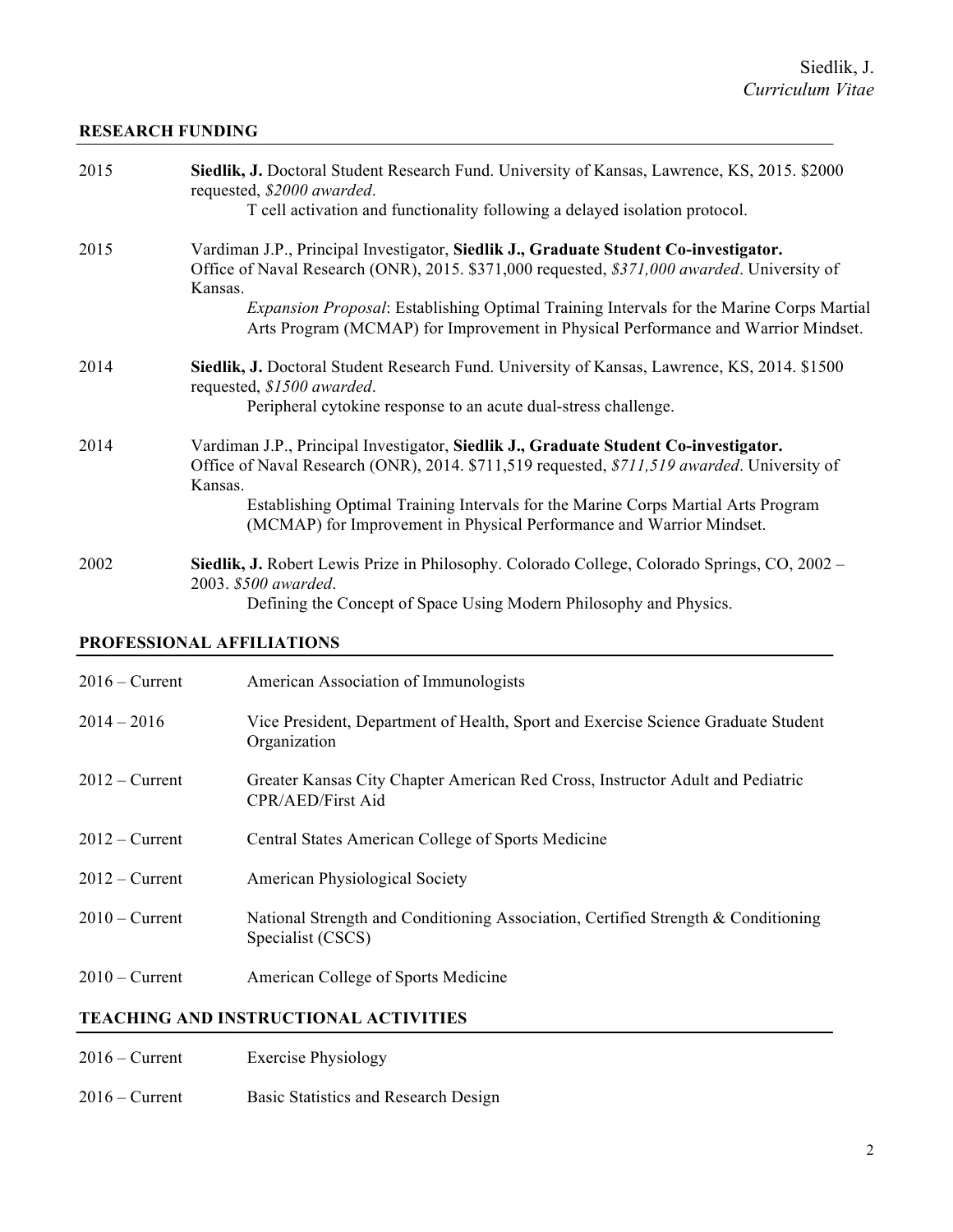### 2016 – Current Directed Independent Research

### **PEER REVIEWED JOURNAL PUBLICATIONS**

- 1. A. Ciccone, **J. Siedlik**, J. Wecht, J. Deckert, N. Nguyen, and J. Weir. Reminder: RMSSD and SD1 are redundant heart rate variability measures. *Muscle Nerve* (in press)
- 2. M. Chan, C. Ciaccia, N. Gigliotti, M. Rezaiekhaligh, **J. Siedlik**, K. Kennedy, and C. Barnes. DNA Methylation Levels Associate with Race and Childhood Asthma Severity. *J Asthma* (in press).
- 3. **J. Siedlik**, S. Benedict, E. Landes, J. Weir, J.P. Vardiman and P. Gallagher. Acute bouts of exercise induce a suppressive effect on lymphocyte proliferation in human subjects: A meta-analysis. *Brain Behav Immun*, 2016, Vol.56, p. 343-351.
- 4. **J. Siedlik**, C. Bergeron, M. Cooper, R. Emmons, W. Moreau, D. Nabhan, P. Gallagher, and J.P. Vardiman. Advanced treatment monitoring for U.S. athletes using unsupervised modeling techniques. *JAT*, 2016, Vol.51(1), p. 74-81.
- 5. **J. Siedlik**, J. Deckert, N. Gigliotti, M. Chan, S. Benedict, T. Herda, P. Gallagher and J.P. Vardiman. Immunoendocrine alterations following Marine Corps martial arts training are associated with changes in moral cognitive processes. *Physiol Behav*, 2016, Vol.154, p. 76-82.
- 6. **J. Siedlik,** S. Siscos, K. Evans, A. Rolf, P. Gallagher, J. Seeley, and J.P. Vardiman. Computerized neurocognitive assessments and detection of the malingering athlete. *JSMPF*, 2016, Vol.56(9), p. 1086-1091.
- 7. T. Herda, **J. Siedlik**, M. Trevino, M. Cooper, and J. Weir. The influence of endurance- and resistance-training on MU control strategies. *Muscle Nerve*, 2015, Vol.52(5), p. 832-843.
- 8. **J. Siedlik**, G. Harrison, R. Brigman, Z. Graham, J. Weir, P. Gallagher and J.P. Vardiman. Methods comparison: Assessing agreement of physiological parameters obtained from exercise on two different cycle ergometers. *J Strength Condition Res*, 2015, Vol.29(4), p. 1139-1145.
- 9. J.P. Vardiman, **J. Siedlik**, T. Herda, W. Hawkins, M Cooper, Z. Graham, J. Deckert, and P. Gallagher. Instrument assisted soft tissue mobilization: Effects on the properties of human plantar flexors. *IJSM*, 2015, Vol.36(3), p. 197-203.
- 10. J.P. Vardiman, N. Moodie, **J. Siedlik**, R. Kudrna, Z. Graham, and P. Gallagher. Short-Wave Diathermy Pretreatment Attenuates Inflammatory Myokine Response from High-Intenstiy Eccentric Exercise. *JAT*, 2015, Vol.50(6), p. 612-620.

### **PEER REVIEWED JOURNAL PUBLICATIONS (***In Review***)**

- 11. **J. Siedlik**, J. Deckert, S. Benedict, A. Bhatta, A. Dunbar, J.P. Vardiman and P. Gallagher. T cell activation and proliferation following acute exercise in human subjects is altered by storage conditions and mitogen selection. *J Immunol Methods* (in review).
- 12. J.P. Vardiman, Z. Graham, **J. Siedlik,** T. Herda, N. Moodie and P. Gallagher. Instrument Assisted Soft Tissue Mobilization: Effects on Inflammation, Pain, Strength, and Range of Motion in Human Skeletal Muscle Following Eccentric Exercise. *JMPT*, (in review).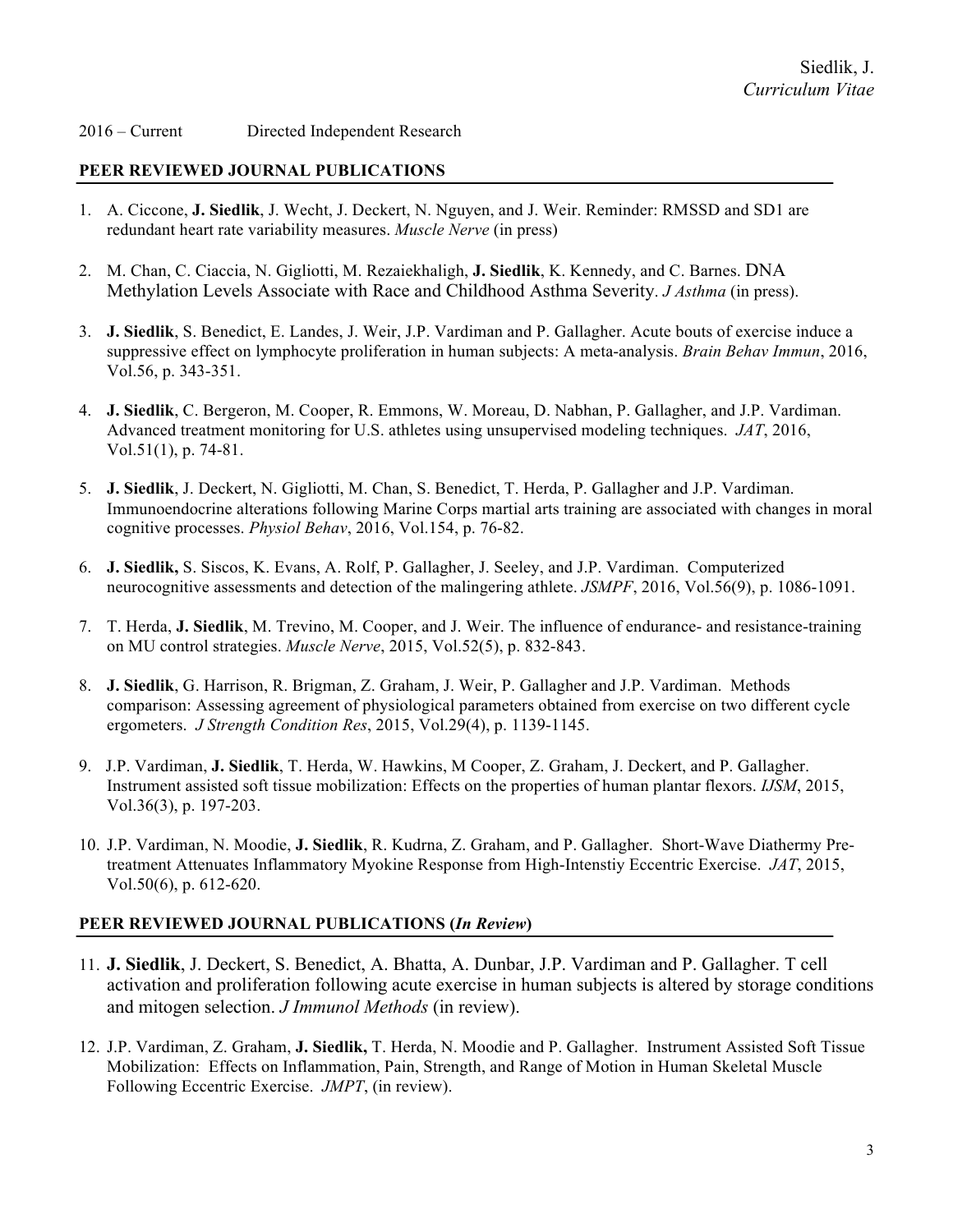13. Z. Graham, **J. Siedlik**, J. Deckert, J.P. Vardiman, and P. Gallagher. Instrumented soft-tissue manipulation and mechanorecepter pathways. *Phys Ther Sports*, (in review).

### **PEER REVIEWED JOURNAL PUBLICATIONS IN PROCESS**

- 1. **J. Siedlik,** W. Skorupski, T. Herda, M. Trevino, M. Cooper, and J. Weir. A Bayesian method for examining the influence of endurance- and resistance-training on time-frequency characteristics of EMG signals recorded during voluntary contractions. *J Strength Condition Res*, (in preparation).
- 2. **J. Siedlik**, J. Deckert, A. Bahatt, A. Dunbar, N. Gigliotti, M. Chan, S. Benedict, J.P. Vardiman, and P. Gallagher. Layered physical and psychological stress differentially affects T cell functional immune responses. *JAP* (in preparation).

### **PUBLISHED ABSTRACTS AND POSTER PRESENTATIONS**

- 1. **J. Siedlik**, J. Deckert, A. Bahatt, A. Dunbar, N. Gigliotti, M. Chan, S. Benedict, J.P. Vardiman, and P. Gallagher. T cell responses to exercise stress do not adequately model those from tactical stress events. Accepted for presentation at the American Association of Immunologists annual meeting, Washington, D.C., May 2017.
- 2. **J. Siedlik**, J. Deckert, S. Benedict, A. Bhatta, A. Dunbar, J.P. Vardiman, and P. Gallagher. T cell activation and proliferation following acute exercise in human subjects is altered by storage conditions and mitogen selection. Accepted for presentation at the Integrative Biology of Exercise national conference, Phoenix, AZ, November 2016.
- 3. J. Deckert, J. Ward, **J. Siedlik**, E. Barnes, E. Landes, J.P. Vardiman, and P. Gallagher. Marine Corps Martial Arts Program does not cause global DNA methylation changes in female Marines. Accepted for presentation at the Integrative Biology of Exercise national conference, Phoenix, AZ, November 2016.
- 4. J. Sanfilippo, **J. Siedlik**, J. Weir, and B. Heiderscheit. Common Jump Force Profiles of College Athletes Differ by Sport, Gender, and Performance. Accepted for presentation at the American College of Sports Medicine national conference, Boston, MA, June 2016.
- 5. M. Chan, C. Ciaccia, N. Gigliotti, M. Rezaiekhaligh, **J. Siedlik**, K. Kennedy, and C. Barnes. Environmentallyinduced Epigenetic Changes Correlate with Race and Childhood Asthma Severity. Accepted for presentation at the American Academy of Allergy, Asthma & Immunology national conference, Los Angeles, CA, March 2016.
- 6. **J. Siedlik**, J. Deckert, A. Clopton, T. Herda, J.P. Weir, P. Gallagher, and J.P. Vardiman. Impact of Acute Training Stress on Moral Decision Making Following Marine Corps Martial Arts Training. Accepted for presentation at the American College of Sports Medicine national conference, San Diego, CA, May 2015. Medicine and Science in Sports and Exercise: 47(5S):S, 2015.
- 7. **J. Siedlik**, J. Deckert, N. Gigliotti, M. Chan, S. Benedict, P. Gallagher, and J.P. Vardiman. Peripheral Immune Response to Marine Corps Martial Arts Training. Accepted for presentation at Experimental Biology, Boston, MA, March 2015. The FASEB Journal: 29(1):S 675.1, 2015.
- 8. **J. Siedlik**, J. Deckert, T. Herda, J. Weir, P. Gallagher, and P. Vardiman. Immunoendocrine Response to Marine Corps Martial Arts Training. Accepted for presentation at the Central States Chapter of the American College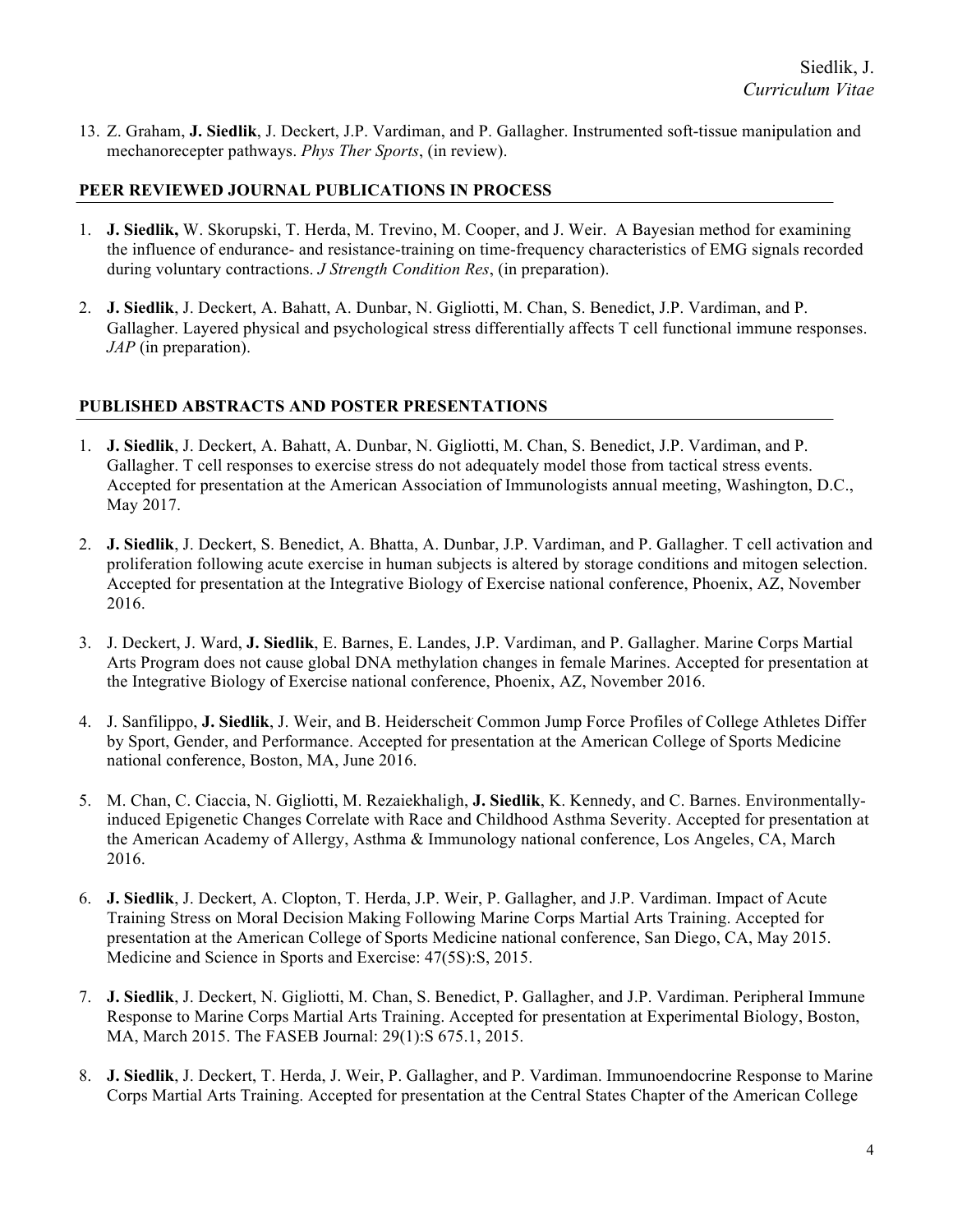of Sports Medicine regional conference, Overland Park, KS, October 2014*.* International Journal of Exercise Science: Conference Proceedings*:* Vol. 11: Iss. 2, Article 54.

- 9. Z. Graham, P. Vardiman, **J. Siedlik**, W. Hawkins, and P. Gallagher. The Effect of Instrument-Assisted Soft Tissue Manipulation on the Alpha7beta1 Integrin Pathway. Accepted for presentation at Experimental Biology, San Diego, CA, April 2014. The FASEB Journal: 28(1):S 1102.1, 2014.
- 10. **J. Siedlik**, S. Siscos, P. Gallagher, J. Seeley, A. Rolf, K. Evans, and J.P. Vardiman. Computerized neurocognitive assessments and detection of the malingering athlete. Accepted for presentation at the Central States Chapter of the American College of Sports Medicine regional conference, Warrensburg, MO, October 2013. International Journal of Exercise Science: Conference Proceedings. Vol. 11. No. 1. 2014.
- 11. A.C. Fry, L. Bradford, T. Herda, J. Weir, M. Lane, M. Andre, A. Hudy, J. Deckert, and **J. Siedlik**. Validation of a 3-dimensional video motion capture system for determining barbell power and velocity during the bench press. Accepted for presentation at the Central States Chapter of the American College of Sports Medicine regional conference, Warrensburg, MO, October 2013. International Journal of Exercise Science: Conference Proceedings. Vol. 11. No. 1. 2014.
- 12. M. Lane, A.C. Fry, T.J. Herda, A. Hudy, M.A. Cooper, M.J. Andre, J.P. Weir, **J. Siedlik**, Z.A. Graham and W. Hawkins. Validation of a 3-dimensional video motion capture system for determining weight training kinetics and kinematics. Accepted for presentation at the American College of Sports Medicine national conference, Indianapolis, IN, May 2013. Medicine and Science in Sports and Exercise 45(5S):S, 2013.
- 13. **J. Siedlik,** G. Harrison, R. Brigman, Z.A. Graham, J.P. Weir, P.M. Gallagher, & J.P. Vardiman. Methods Comparison: Assessing agreement of physiological parameters obtained from exercise on two different cycle ergometers. Accepted for presentation at the American College of Sports Medicine national conference, Indianapolis, IN, May 2013. Medicine and Science in Sports and Exercise 45(5S):S, 2013.
- 14. P. Vardiman, P., **J. Siedlik,** M. Cooper, R. Emmons, B. Moreau, D. Nabhan, J. Street, and P.M. Gallagher. Gold Medal Sports Medicine: Integrative model of medical care during international competition. Accepted for presentation at the American College of Sports Medicine national conference, Indianapolis, IN, May 2013. Medicine and Science in Sports and Exercise 45(5S):S, 2013.
- 15. **J. Siedlik** and J.P. Vardiman. A Model for Epidemiological Analysis of a Multisite, Multidisciplinary Healthcare Database. Accepted for presentation at the University of Kansas Annual Graduate Research Competition, Lawrence, KS, March 2013.
- 16. J.P. Vardiman, **J. Siedlik,** B. Moreau, D. Nabhan. Gold Medal Sports Medicine: Integrative model of medical care during international competition. Accepted for full session presentation at the Central States American College of Sports Medicine regional conference, Columbia, MO, October 2011.
- 17. M. Lane, A.C. Fry, T.J. Herda, A. Hudy, M.A. Cooper, M.J. Andre, J.P. Weir, **J. Siedlik,** Z.A. Graham and W. Hawkins. Validation of a 3-dimensional video motion capture system for determining weight training kinetics and kinematics. Accepted for presentation at the Central States American College of Sports Medicine regional conference, Columbia, MO, October 2011.

## **BOOK CHAPTERS**

1. J.P. Vardiman, P. Gallagher, and **J. Siedlik**. Potential cytoprotective effects of heat shock proteins to skeletal muscle. In Asea, Kaur, and Krishnan (Eds.), *Heat Shock Proteins-Based Therapies,* Heat Shock Proteins 9. Springer International Publishing Switzerland 2015.